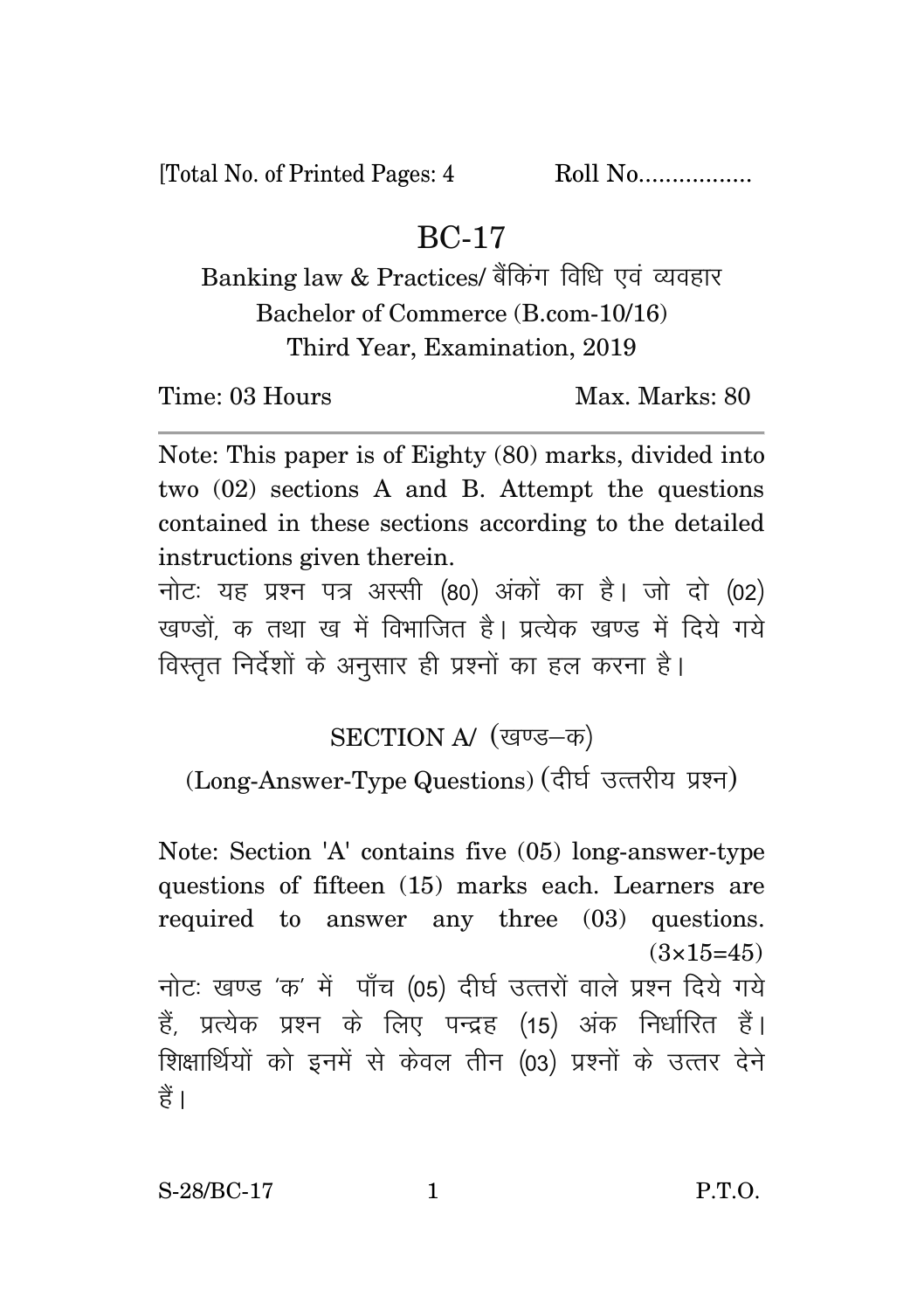- 1. Define commercial Bank. Explain in detail the Nationalization of commercial banks. वाणिज्यिक बैंक को परिभाषित कीजिए वाणिज्यक बैंकों के राष्टीकरण की विस्तृत व्याख्या कीजिए।
- 2. Explain different types of credit Instruments. विभिन्न प्रकार के साख पत्रों (Credit instruments) की व्याख्या कीजिए।
- 3. What are the various controls Imposed on Banks by Indian Banking Regulation 1949? Explain. भारतीय बैकिंग अधिनियम 1949 द्वारा बैंकों पर क्या नियंत्रण लगाये गये? व्याख्या कीजिए।
- 4. Explain and evaluate the Importance of Reserve Bank in the Economic Development of India. भारत के आर्थिक विकास में रिजर्व बैंक के महत्व का वर्णन एवं मुल्यांकन कीजिए।
- **5.** Discuss the Functions and Importance of Indian Development Bank. भारतीय विकास बैंकों के कार्यों एवं महत्व की विवेचना कीजिए।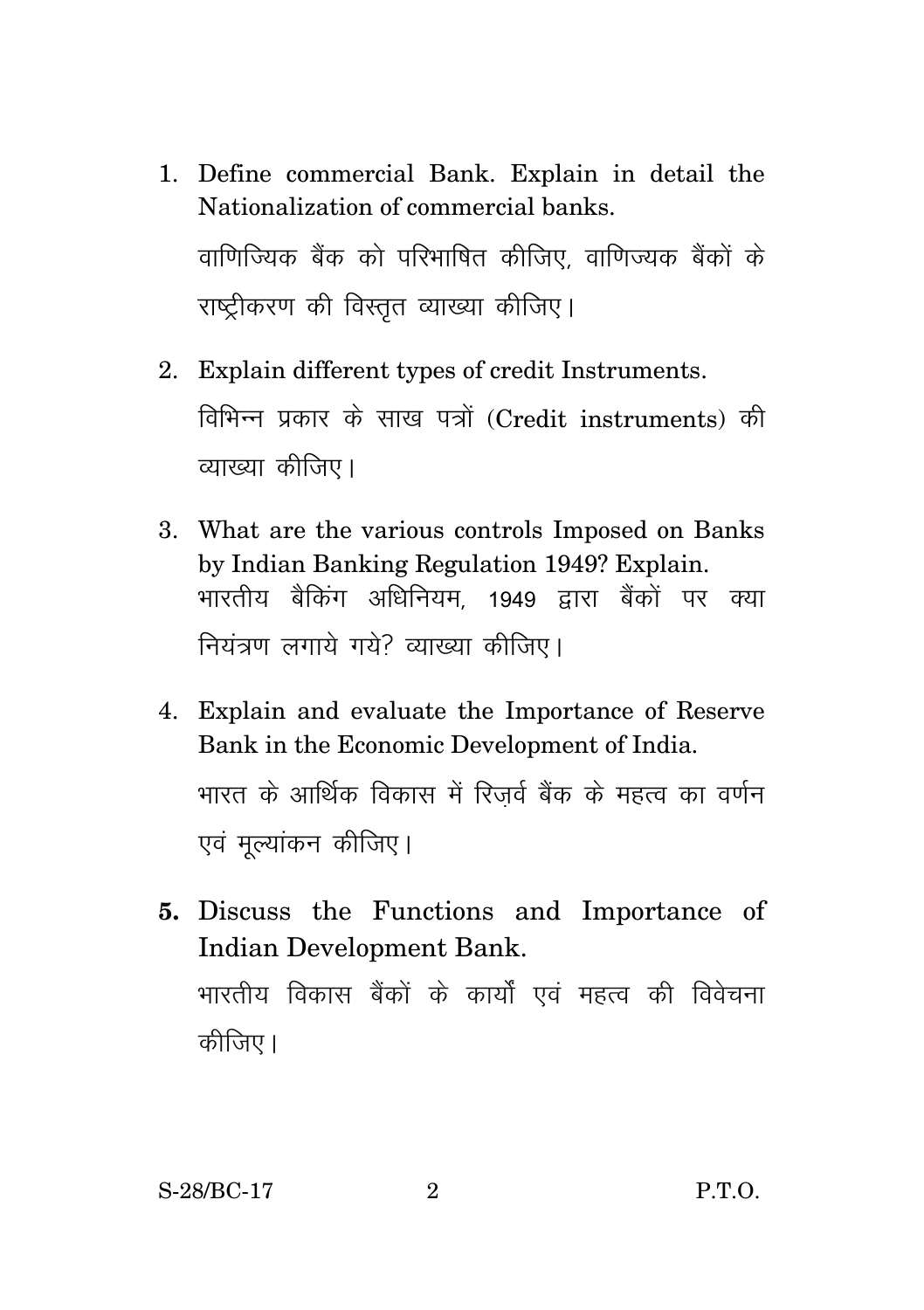Section B / (खण्ड-ख) (Short Answer Type Questions) (लघ उत्तरों वाले प्रश्न)

**Note**: Section 'B' contains eight (08) short-answer type questions of seven (07) marks each learners are required to answer any five (05) question only.  $5 \times 7 = 35$ 

**नोट:** खण्ड 'ख' में आठ (08) लघु उत्तरों वाले प्रश्न दिए गये हैं, प्रत्येक प्रश्न के लिए सात (07) अंक निर्धारित हैं। शिक्षार्थियों को इनमें से केवल पाँच (05) प्रश्नों के उत्तर देने हैं

- 1. Explain the types of Accounts by which Bank Receives deposits. विभिन्न प्रकार के खातों की व्याख्या कीजिए, जिनके द्वारा बैंक जमा राशियाँ प्राप्त करते हैं।
- 2. Explain five objectives of Nationalization of Reserve Bank. रिजर्व बैंक के राष्ट्रीयकरण के पाँच मुख्य उददेश्यों की व्याख्या कीजिए।
- 3. What is meant by Collecting to cheque? चैक संग्रहण से आप क्या समझते हैं?

S-28/BC-17 3 P.T.O.